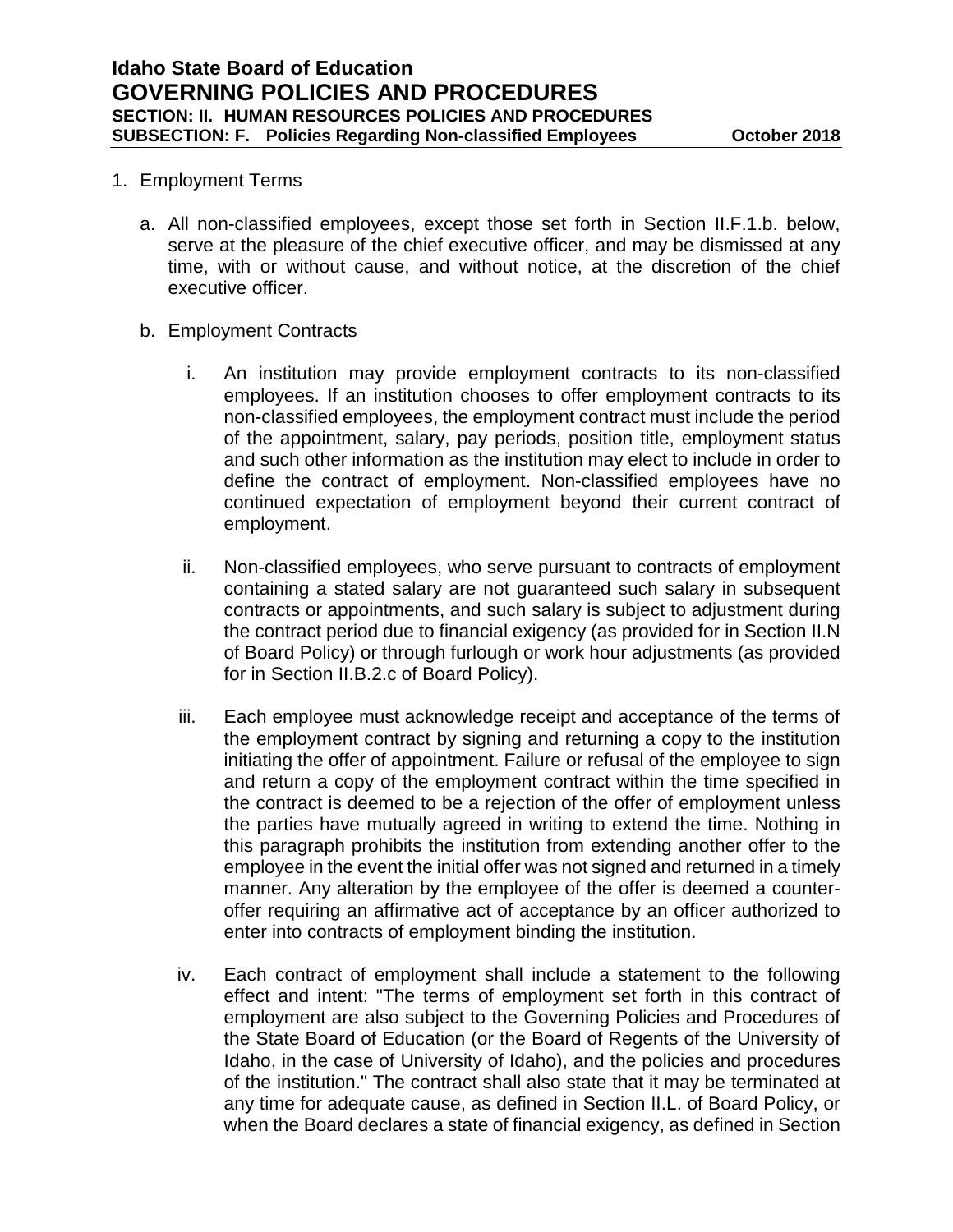II.N. of Board Policy. The contract shall also state that it may be nonrenewed pursuant to Section II.F.5. of Board Policy.

- v. No contract of employment with such an employee may exceed one (1) year without the prior express approval of the Board, with the exception of employment agreements for athletic directors and coaches as set forth in Section II.H. of Board Policy. Employment beyond the contract period may not be legally presumed. Renewal of an employment contract is subject solely to the discretion of the chief executive officer of the institution, and, where applicable, of the Board.
- 2. Compensation
	- a. Salary All non-classified employees shall receive a fixed salary. A payment in addition to the fixed salary for an employee on annual contract or agreement may be authorized by the chief executive officer for documented meritorious performance, to compensate a professional annual employee for short-term work assignments or additional duties beyond what is outlined in an employee's contract or agreement, or as incentive pay. Incentive pay may be paid for achievement of specific activities, goals or certifications as may be established by an institution in conjunction with certain programs or initiatives. All initial salaries for non-classified employees are established by the chief executive officer, subject to approval by the Board where applicable. The Board may make subsequent changes for any non-classified employee salary or may set annual salary guidelines and delegates to its executive director authority to review compliance with its annual guidelines. Any annual salary increase outside Board guidelines requires specific and prior Board approval before such increase may be effective or paid to the non-classified employee. With the exception of the chief executive officers, and other positions whose appointment is a reserved Board authority, approval of salaries shall be effective concurrently with Board approval of annual operating budgets for that fiscal year.
	- b. Salaries, Salary Increases and other Compensation related items
		- i. Salaries for new appointments to dean, associate/assistant dean, vice president, and president/vice president direct-report positions may not exceed the median rate for such position established by the College and University Professional Association for Human Resources (CUPA-HR), or its equivalent, without prior Board approval.
		- ii. Appointments to acting or interim positions shall be at base salary rates no greater than ten percent (10%) more than the appointees' salary rate immediately prior to accepting the interim appointment or ninety-five percent (95%) of the prior incumbent's rate, whichever is greater.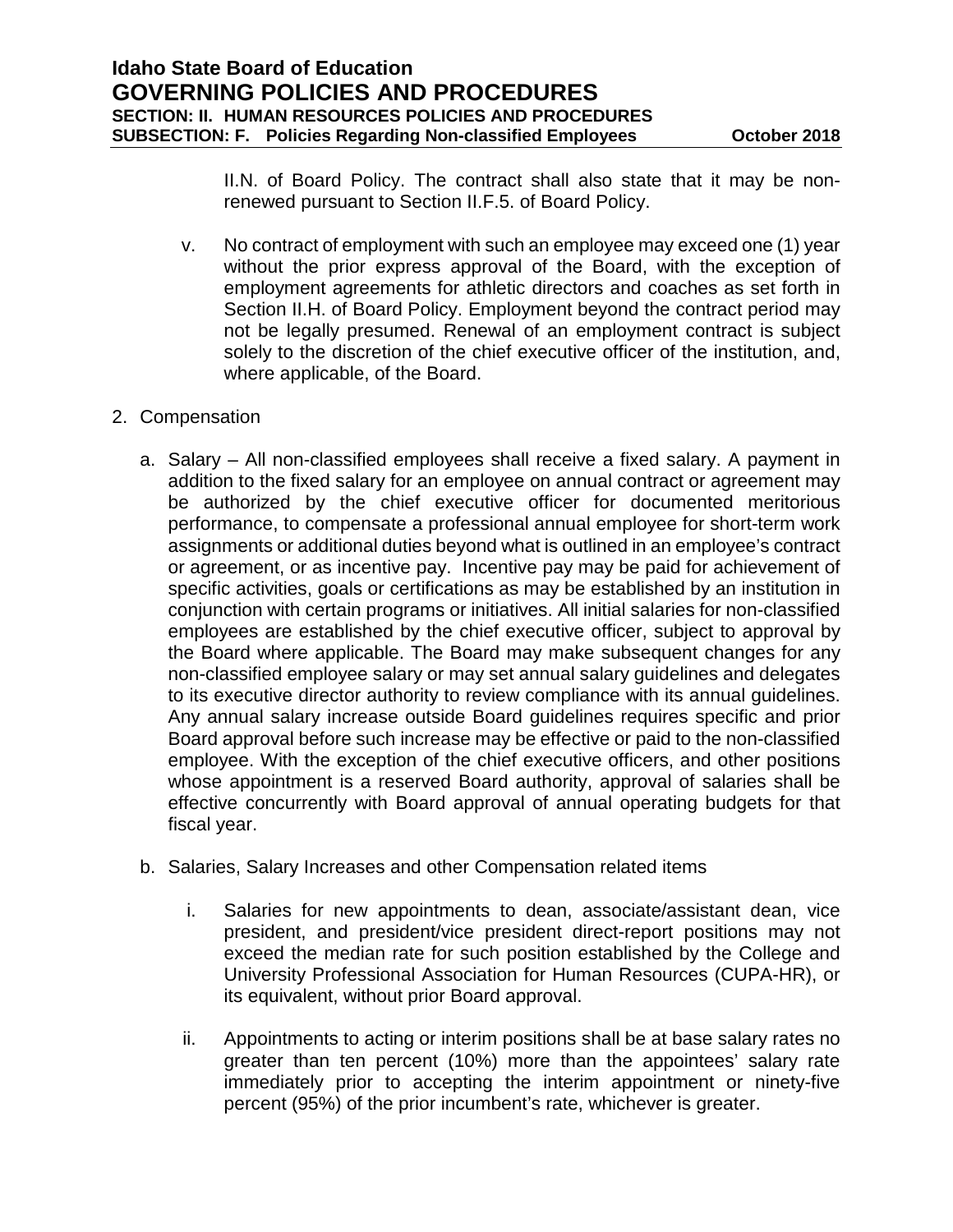- iii. Overtime Compensation Non-classified employees in positions that are defined as overtime eligible under the Fair Labor Standards Act (FLSA) earn cash compensation or compensatory time off at a rate of one and one-half (1½) hours for each overtime hour worked.
- iv. Credited State Service The basis for earning credited state service will be the actual hours paid not to exceed forty (40) per week.
- v. Pay Periods All non-classified employees are paid in accordance with a schedule established by the state controller.
- vi. Automobile Exclusion and Courtesy Vehicles With the exception of courtesy vehicles provided for use by local car dealerships, no employee will receive an automobile or automobile allowance as part of his or her compensation, unless expressly authorized by the Board. The use of institution-registered courtesy vehicles is subject to the following requirements:
	- 1) Courtesy vehicles will be covered by Risk Management in accordance with the Risk Management Liability program and Idaho Tort Claims Act when used on state business.
	- 2) Personal use of courtesy vehicles is not allowed unless the assigned employee acquires at his/her own cost, personal automobile insurance with at least the following coverage:
		- a) Employee to provide a personal automobile insurance policy with at least \$500,000 combined single limits;
		- b) Personal automobile policy must include a non-owned automobile endorsement clause.
- 3. Annual Leave
	- a. Non-classified employees at the institutions, agencies earn annual leave at the equivalent rate of two (2) days per month or major fraction thereof of credited state service. Twelve-month employees employed at the entities named above may accrue leave up to a maximum of 240 hours. An employee who has accrued the maximum will not earn further leave until the employee's use of annual leave reduces the accrual below the maximum.

Notwithstanding the preceding paragraph, non-classified employees in positions which are overtime eligible under the FLSA earn annual leave in accordance with and subject to the maximum leave accruals in Section 67-5334, Idaho Code (Personnel System). Non-classified employees in positions which are not overtime eligible under the FLSA as of November 30, 2016, but become overtime eligible under the federal Department of Labor's final rule updating the FLSA's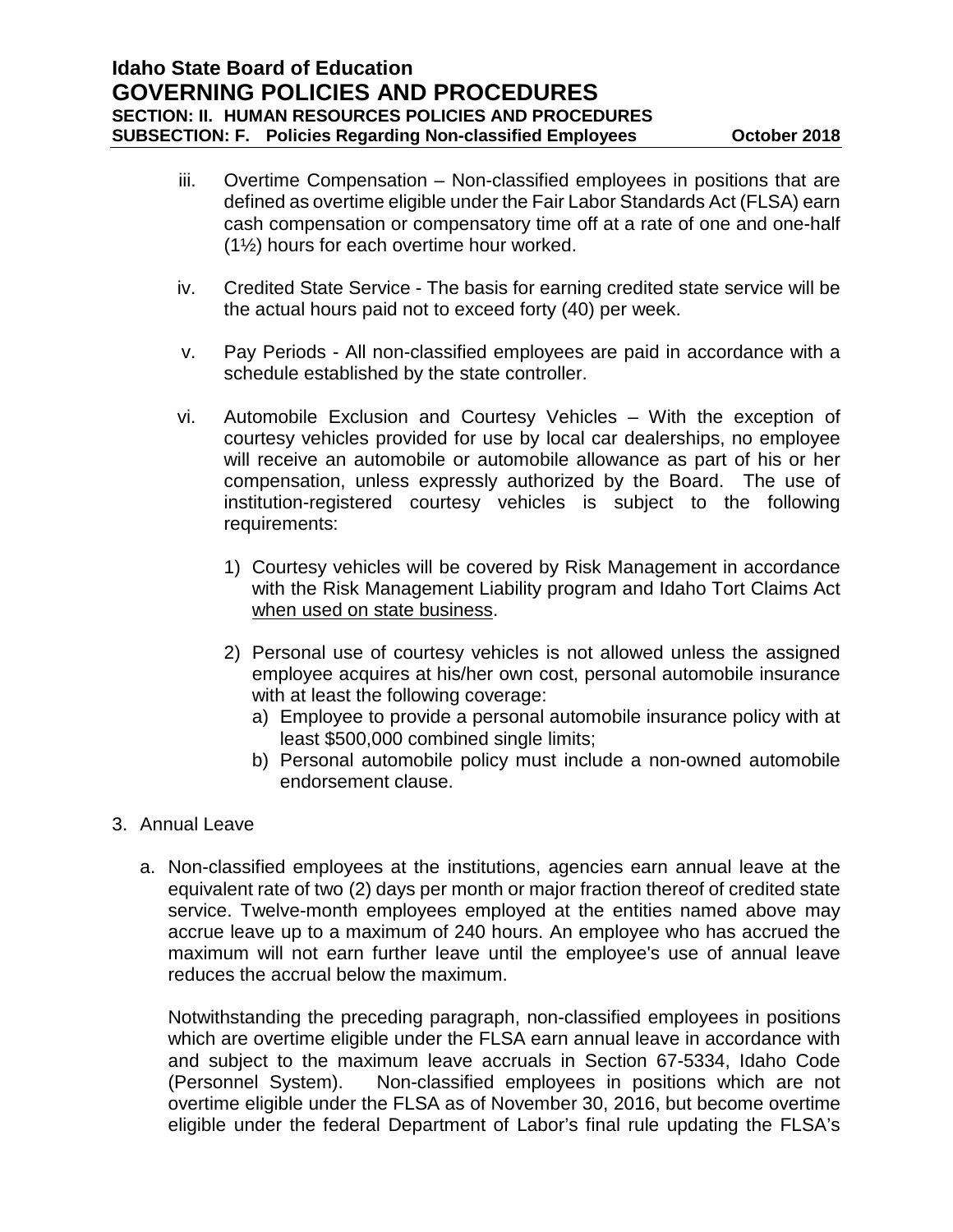overtime regulations which goes into effect on December 1, 2016, shall continue to accrue vacation leave as set forth in the preceding paragraph, provided the employee remains in the same position.

- b. Non-classified employees appointed to less than full-time positions earn annual leave on a proportional basis dependent upon the terms and conditions of employment.
- c. Professional Leave At the discretion of the chief executive officer, non-classified employees may be granted professional leave with or without compensation under conditions and terms as established by the chief executive officer.
- d. Pursuant to section 59-1606(3), Idaho Code, when a classified employee's position is changed to non-classified, or when a classified employee is moved into a nonclassified position, and that employee, due to the employee's years of service, has an annual leave balance in excess of 240 hours, then the institution may pay the employee as supplemental pay the balance that is in excess of 240 hours.
- 4. Performance Evaluation

Each institution or agency must establish policies and procedures for the performance evaluation of non-classified employees, and are responsible for implementing those policies in evaluating the work performance of employees. The purposes of employee evaluations are to identify areas of strength and weakness, to improve employee work performance, and to provide a basis on which the chief executive officers and the Board may make decisions concerning retention, promotion, and merit salary increases. All non-classified employees must be evaluated annually. Any written recommendations that result from a performance evaluation must be signed by the appropriate supervisor, a copy provided to the employee and a copy placed in the official personnel file of the employee. Evaluation ratings that result in findings of inadequate performance of duties or failure to perform duties constitute adequate cause as set forth in Section II.L. of Board Policy.

- 5. Non-Renewal of Non-classified Contract Employees
	- a. Notice of the decision of the chief executive officer to not renew a contract of employment must be given in writing to the non-classified employee at least sixty (60) calendar days before the end of the existing period of appointment for annual appointments. For appointments of less than one year, the written notice must be at least thirty (30) days prior to the end of the existing period of appointment. Reasons for non-renewal need not be stated. Non-renewal without cause is the legal right of the Board. If any reasons for non-renewal are provided to the employee for information, it does not convert the non-renewal to dismissal for cause and does not establish or shift any burden of proof. Failure to give timely notice of non-renewal because of mechanical, clerical, mailing, or similar error is